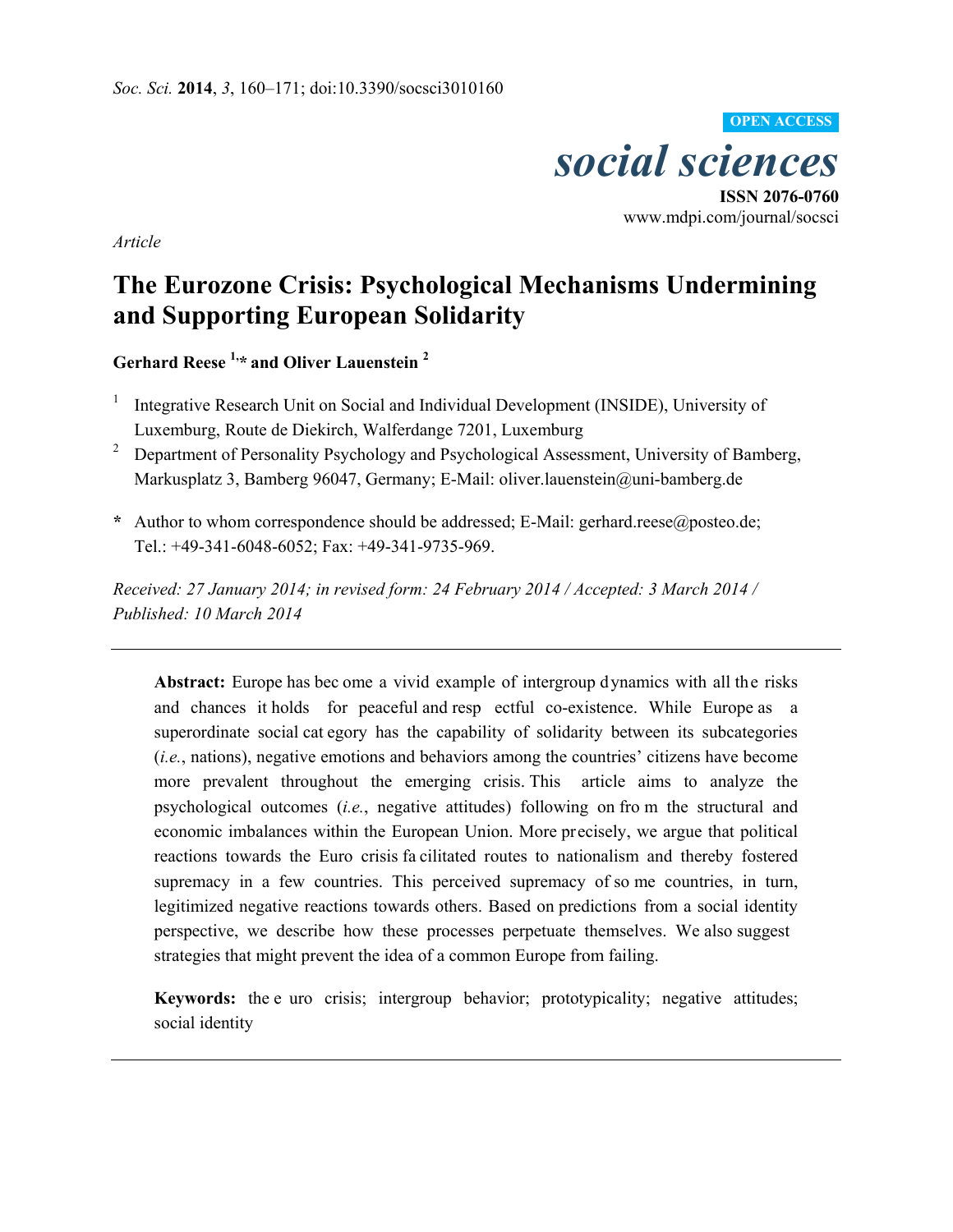### **1. Introduction**

International relations bet ween Europe's nation states have seen brighter days. Despite efforts to establish a European political community and identity, several years of economic crisis have unhinged the idea of a un ited Europe. In recent years, parties with strongly national, if not thoroughly right-wing, agendas such as the Alternative für Deutschland (Germany), Jobbik (H ungary), Vlaams Belang (Belgium) and the Sveriged emokraterna (Sweden)—to name just a few—have gained increasingly strong support and influence within the European Union (EU). One recent example is the February 2014 majority vote in favor of capping immigration proposed by the Schweizer Volkspartei (Switzerland) [1]. Moreover, a January 2014 Gallup poll showed that the nationalist party "Golden Dawn" (Greece) has become the third-largest party in the country [2]. This trend poses at best challenges, at worst a serious threat to diversity and democracy within the EU [3]. Given these premises, can Europe still function as a superordinate identity, and if so, how?

From a social-psychological point of view, the respective European nations can be understood as subcategories of a superordinate social category, namely "Europe". While members of the subcategories frequently interact with each other, the economic crisis has a negative impact on positive interactions and thus on identification with Europe as a whole. Put differently, one could say that the idea of a European community suffers from the growing focus on national subcategories instead of on the overarching, inclusive social category Europe.

The Global Attitudes Project published by the Pew Research Center (PEW) helps to ill ustrate our point. Over the last y ear, support for the European Union has dropped by several percentage points across various European nations [4]. The PEW researchers describe a rather grim outlook for the EU, explicitly linked to th e economic crisis that has been causing problems ever since its b eginning in 2007: "The prolonged economic crisis has created centrifugal forces that are pulling European public opinion apart, separ ating the French from the Germans and the Germans from everyone else." Arguably, the major problems reported throughout the survey are economic in nature, for example, lack of employment opportunities [4]. This, in and of itself, may explain why participants do not report positive expectations for the future. It does not, however, offer an explanation for the rise of right-wing populist and nationalist parties and the decline in support for the European Union. After all, one could also suggest that a crisis like this presents the possibility of rallying under a common flag and trying to resolve problems together. However, a closer l ook at the PEW data highlights another problem alongside the economic ones: those countries particularly affected by the crisis (e.g., Greece) perceive the intra-European wealth distribution as unjust, and less affected countries such as Germany as "arrogant" and "lacking compassion". In turn, many Germans perceive Greece or Italy as the least trustworthy and hardworking EU countries. [4,5].

Stereotypes like these are a core topic within social psychology and various theoretical approaches suggest explanations as to why notions such as "lazy Greeks" and "G erman thrift dictators" and national separation have come more into vogue. In this article, we will draw on theoretical and empirical contributions from a social identity perspective, hoping to shed some light on the processes and causes underlying these phenomena and what might be done to counteract them. We will do this by focusing on two main questions: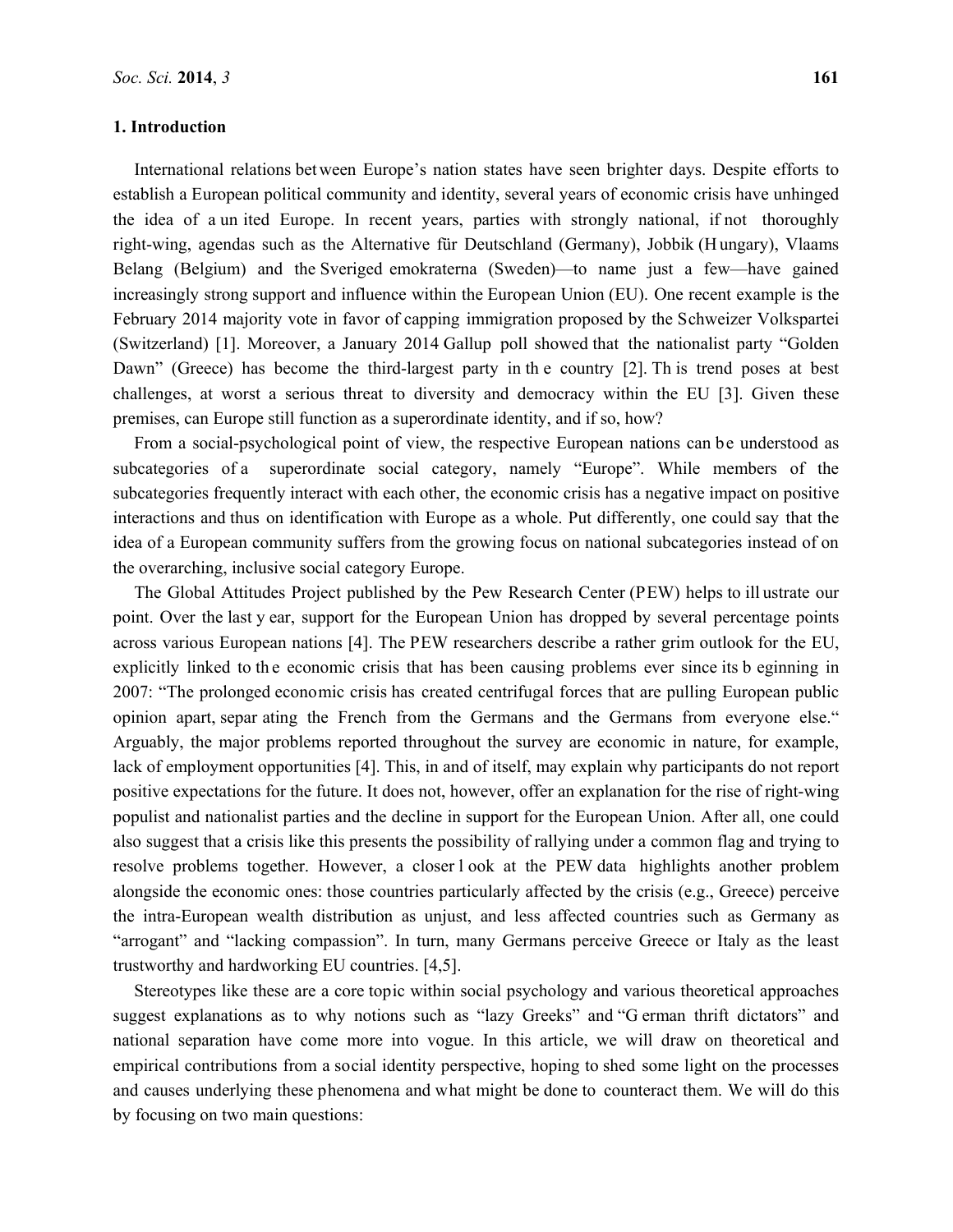- (1) Through which theories can we un derstand the negative perceptions of Eu ropean nations' citizens towards others and the current developments towards nationalism?
- (2) How can we draw on these theories to develop mechanisms which could help to (re)unite European citizens and establish a positive European identity?

In order to provide answers to the quest ions we rais e here, we will first turn to more general processes which provide a broader framework of the psychological dimensions at work. We will then apply a recent in tergroup research model, showing that the subcategories within a European supra identity have a profound impact on how Europe as such is perceived, and are themselves a source of conflict. To conclude, we present psychological mechanisms which m ay help im prove citizens' assessments of Europe in the hope of stimulating further research that focuses on how to repair what has been damaged.

# **2. Intergroup Conflict—or Why Europe Remains National**

Evidently, the first and foremost problem Europe is currently facing is econo mic in nature. Regardless of several bailouts and political interventions, countries like Greece, Ireland, Spain, Italy and Portugal are still struggling with massive budget deficits. While the respective political interventions aiming to reduce deb t have in some cases led to severe austerity and thus could explain some countries' anti-European sentiments, there is more to the picture. The problems are not merely the debts themselves, but also the distribution of wealth and the political interventions within Europe, which are perceived as gravely unfair [4]. This is particularly true when there is a direct creditor and debtor relationship, as in the case of Germany and Greece. As Brosnan and de Waal [6] argue, violating norms of fairness (e.g., in economic simulations) comes with strongly negative connotations, quite possibly even evolutionary in origin. W ithin social sciences, the feeling of being deprived of privileges (e.g., not having the same financial autonomy as others) is a well-established precursor to discontent and the founding of social movements, especially when this lack of privileges is felt, not only by some individuals within a nation, but by a broader group or groups ('fraternal deprivation') [7,8]. Hence, it is not surprising that conditions of unequal resource distribution can indeed breed conflict. This assumption lies at the heart of social psychology's earliest field studies into the nature of intergroup conflict. So, how do lack of resources and feelings of deprivation contribute to conflict and does this help us understand the current European turmoil?

## *2.1. Resource Conflicts: The EU as an IOU?*

Whereas previous studies into group relations were primarily focused on individu al factors (e.g., inter-individual sympathies), Sherif [9] su ggested that a group perspective was necessary to understand how groups would come into conflict. His so calle d "Robber's cave experiment" and the resulting theory of Realistic Group Conflict are still of relevance today. In these studies, groups of 12 year old, we ll-adjusted school boys of similar social backgrounds were invited to participate in a summer camp, where they were—depending on the respective study—either in a co mmon group and then divided into two groups or alrea dy started the camp as separate groups. Following this initial phase, Sherif a nd colleagues introduced a series of competitions between camps, which created a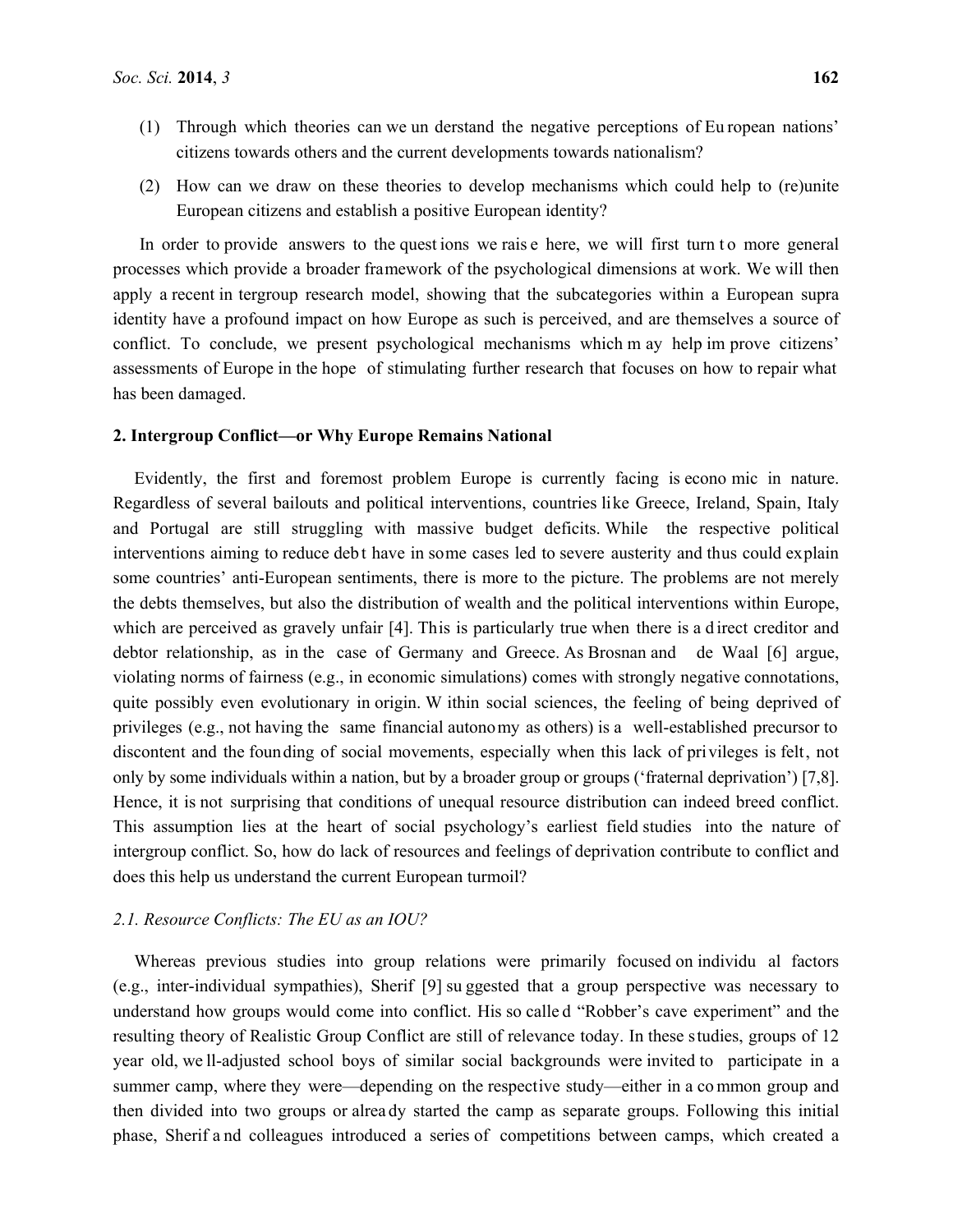"negative interdependence": in other words, one group's gain (e.g., winning a prize) was tied to the other group's loss, akin to distribution of scarce resources. In line with Sherif's expectations, the boys not only engaged in fierce competition over limited prizes and rewards, they also developed strong mutual antipathies and open hos tilities, for in stance name-calling or flag-stealing. Recon ciliation between the competing groups onl y emerged when a situation of "positive interdependence" was established. In other words, merely declaring group boundaries dissolved or having a meal together did not lead to reconciliation behavior, but a task that could only be solved with common efforts (e.g., repairing the camp's water tank) effectively reduced conflict.

At first glance, the situation in Europe does indeed constitute a situation of Sherifian n egative interdependence: thus, conflict is not at all surprising. While the mechanisms of international finance are certainly not to be compared to summer camp competitions, they do share a logic of wins and losses. Some countries, such as G ermany, are econo mically stable or even growing and ac t as creditors, while others are severely indebted, facing restrictions to their political autonomy and cuts to their budgets in order to balan ce their budgets. This situation could only be eased if the creditors waived some of their loans. From this perspective, the current anger expressed at demonstrations in Athens against Germany, portraying Angela Merkel as the Gestapo of finance, is a predictable outcome.

Why, however, are Germans also expressing anger at the Greeks and less support for the European Union; more to the point, how does this bi-national conflict account for the overall tendency towards nationalization? Countries like the UK and Hungary are increasingly distancing themselves from Europe; the assumption that this is based on the possibility of similarly ending up under a Troika government and being "bossed ar ound" by Germany seems far-fetched, espe cially if bailing out individual countries should create a positive interdependence amongst the rescuing nations instead of even more schism. There has to be more to it than just economic disparities. As we have mentioned above, one way of understanding Europe is to look at it as a superordinate cate gory, which in turn constitutes smaller, national subcategories. In order to achieve a sense of commonality and unity, it is important to look beyond material resources an d take the individual meaning and significances of social categories into account as well. If people prefer national over supra-nation al identities, *i.e.*, rejecting a European identity while demonstrating connectedness to their nation, the national identities are likely to be more significant and meaningful both personally and in the context of their current social environment. Yet, national and supra-national identities are not antagonistic *per se* [10]. Sometimes, it is precisely because nations are embedded in a framework of supra-national institutions that they are particularly valued. Luxembourg, for example, quite possibly derives some of its national identity from its role as founding member of the EEC. At this point, however, we need to take a step back and answer the questions "How can we understand European and national identities?" and "Why do they matter that much?"

#### *2.2. "Us and Them": Nations through a Social Identity Lens*

While Sherif [9] concluded that conflict over resources is the main catalyst of intergroup conflict, other researchers of that era were skeptical as to whether this was the only or the most important factor involved. In a sem inal study, since then known as the Minimal-Group-Paradigm, Tajfel an d colleagues [11] assessed under w hich conditions indiv iduals are likely to discri minate against other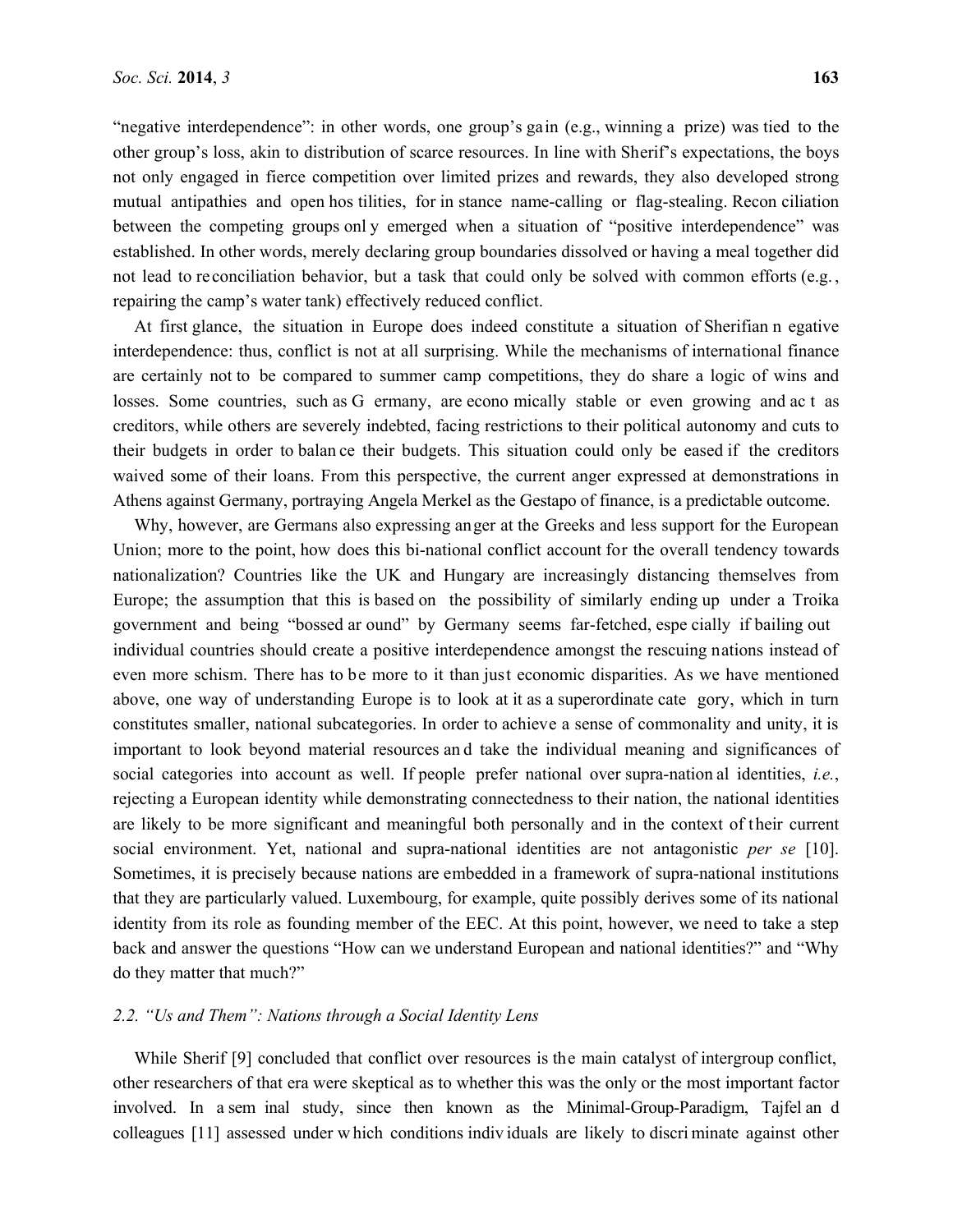groups. Originally set up in a way that would strip groups of almost all otherwise present characteristics (e.g., status, history, inter-individual sympathies), Tajfel hoped to establish a baseline to which he could then gradually add other fac tors until discrimination would eventu ally set in. Surprisingly, this very baseline condition was already enough for his participants to favor their own group over another one and even to give up p ersonal gain—if it helped to increase differentiation between groups. These findings were particularly surprising as the particip ants were indiv idually distributing meaningless points, without a ch ance for individual payout, to members of their own group and an outgroup . Moreover, they would never knowingly meet any of t hese members and groups had been set up on the basis of entirely arbitrary criteria (e.g., "people who favor paintings by Kandinsky"). While options like a fair d istribution of points or maximization of ing roup gain were available, participants predominantly opted for a distribution that would put their own group apart from the other (*i.e.*, creating a positive differentiation). For Tajfel [11], the only way these findings could be interpreted was to assume that the participants attached to their groups as the only possible source of meaning in an otherwise random and meaningless setting. They saw themselves as members of a particular group, which allowed them to make sense of their env ironment, as well as establish a relatively positive outcome by allotting points. This process came to be known as "Social Identification" and together with Self-Categorization Theory [12] allows us to understand the relevance of identity and social categories beyond a mere focus on resource allocation.

When individuals identify with a relevant group, they perceive themselves as part of a larger social unit (e.g., [11,12]).This redefinition of the self as a group member results in behavior that serves the group's interest and maintains the group's welfare. With regard to Europe and its collection of nation states, it is indeed an intriguing question how levels of identification on the nation level or on the level of "us Europeans" are established. While there is a plethora of psychology studies measuring different forms of patriotism (*i.e.*, liking one's own country), nationalism (*i.e.*, disregard for other nations) and similar concepts of national attachment (for an overview see Sapountzis [13]), there are comparatively few studies explicitly framing nationhood as a social identity. This is somewhat surprising, given that Tajfel [11] himself used Emerson's [14] ex ample of nat ional identity to buttress the theoretical underpinnings of social identity. Nevertheless, national identification has been linked to various forms of relating to one's own nation, other nations, and people within them; for example, attitudes towards immigrants in Germany and Canada [15] and towards ethnic minorities within nation states [16]. It is professed to be a better predictor of nation-related behaviors compared to other measures [17].

Hence, an analysis of intergroup processes in the tradition of the social identity approach [11,12] offers a feasible framework towards explaining at least some of the behaviors citizens of one country show towards citizens from other European countries. That said, to the authors' knowledge there are only a few studies into European identity as such [18–23]; moreover, quite a number of them predate the crisis by several years.

In a series of studies, Licata and colleagues examined the relationship between European identity, stereotypes about Europe and tolerance towards foreigners. Their findings are interesting in various ways. Firstly, Europe w as generally associated with values such as "solidarity", "fraternity" and "togetherness", as well as "cultural diversity"; taken together, these indicate a perception of Europe as a viable ingroup, particularly as they were endorsed by strong identifiers in a Belgian student sample [18]. Secondly, national identification and European identification were both positively correlated as well as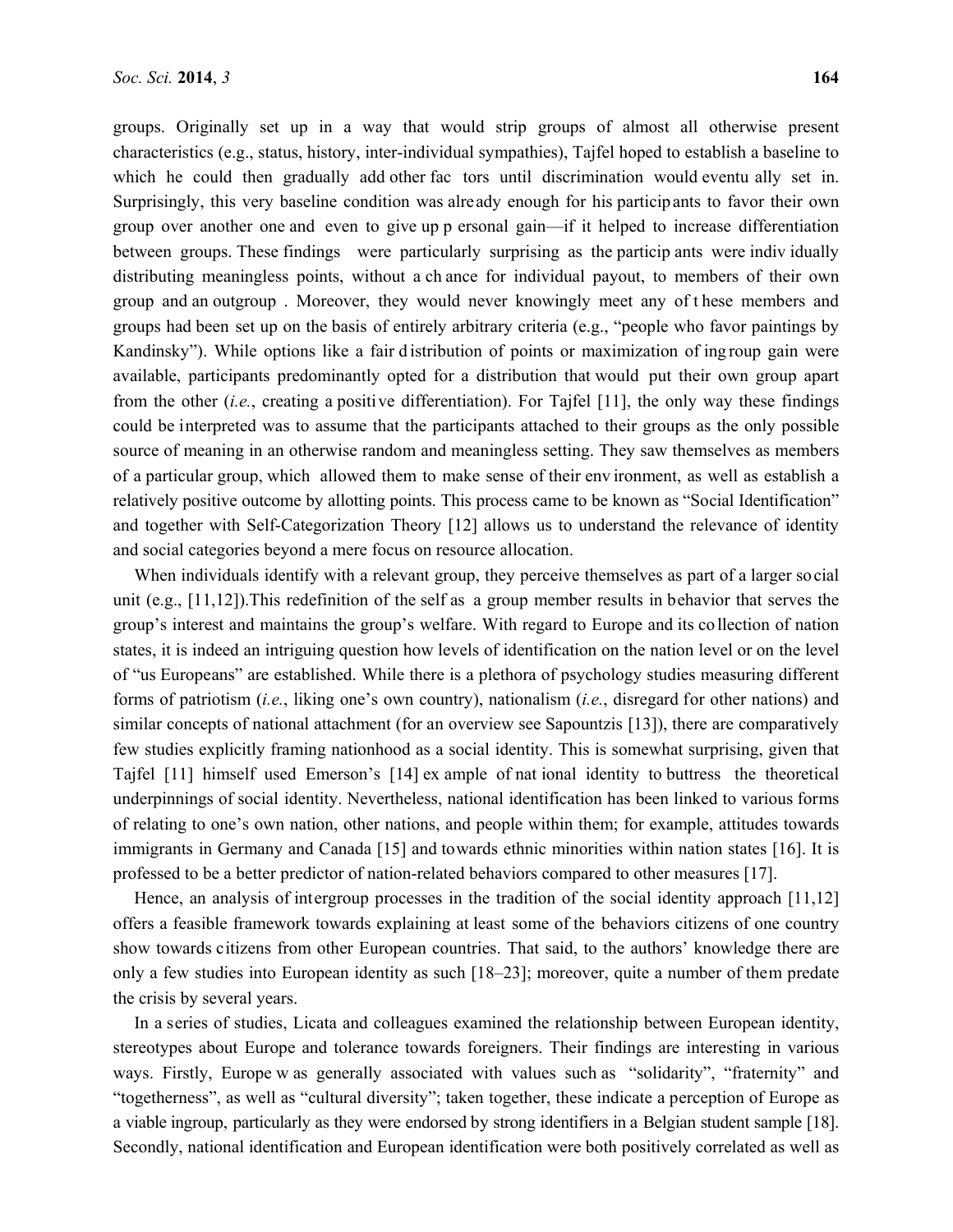seen as complementary [18,19]. Thirdly, European identification was (paradoxically) linked to lower levels of tolerance towards non-European foreigners [18], a pattern suggesting that "tolerance" and "solidarity" were perceived as intra-European values and did not apply to non-European foreigners. The findings of Klein, Licata, Azzi a nd Durala [20] buttress this interpretation, as Greek participants did not mind expressing negative attitudes towards Turks if they were (a) non-identifiable and (b) did so towards a presumed Greek audience. When presenting identifiable attitudes, especially when doing so towards an alleged European (ingroup) member, they refrained from expressing anti-Turkish sentiments.

Results from an interview study conducted by Sapountzis and colleagues shed more light on this. When talking about immigration and Europe, their Greek interview partners talked about Europe as a fairly organized and structured entity, mostly represented by Northern European countries, Germany, *etc.*, and about foreigners as potentially criminal and aggressive [21]. In these interviews, some participants openly admit that other countries are more representative of Europe and that Greece is probably less organized and more laid-back, while others (e.g., the G ermans) take care of the bureaucracy. In these studies, even a few years prior to the crisis, economy is mentioned [21] but it is predominantly referred to by low identifiers and overall the tenor seems to be a positive understanding of an i ntegrative, tolerant Europe composed of various nationalities. If anything was p erceived as threatening, it was foreigners qua being a non-European, potentially aggressive outgroup. While some of the components of the current crisis are already present—e.g., perceptions of Germans as orderly and economy as an important factor—the question remains as to how the contemporary antagonistic climate could have emerged. Put differently, when did the positive outlook of nations united within Europe turn into a situation, where other intra-European nations are perceived as threatening?

Here, some further studies might help us understand the complex relationship of national and supra-national identification. Comparing European and national identification for Bri tish and Italian participants, Cinirella [24] found European identity to be higher than national identity for the Italian participants but not for the British ones. In both samples, European identity was positively correlated to positive attitudes towards European integration, stressing the importance of identity as an indicator of other political attitudes. However, British participants thought of European and national identification as incompatible, perceiving the former as potentially threatening to those qualities that made them feel positive about their own nation (e.g., history, traditions and the Royal Family). Thus, if Europe is seen as potentially threatening to those qualities people cherish about their own countries, they might reject it as a rele vant category. We will return to a poss ible psychological mechanism underlying this phenomenon shortly.

Other studies into European id entification report similar findings. Rutland and colleagues found that introducing different international contexts (e.g., thinking about Germany or the United States) led Scottish participants to report lower levels of Euro pean identification compared to thinking about Scotland by itself. In this study , their national identification remained similarly high, regardless of whether or not another nation was introduced as a context [22,23]. In a recent study looking into the effect of a European student exchange program (ERASMUS) on European identification, Sigalas [25] finds a possible negative effect of staying abroad and mingling with other co-Europeans on identification with Europe. Taken together, these studies suggest that the nation still remains an important frame of reference in terms of citizens' actual identification—even if people are generally exposed to Europe as a social category.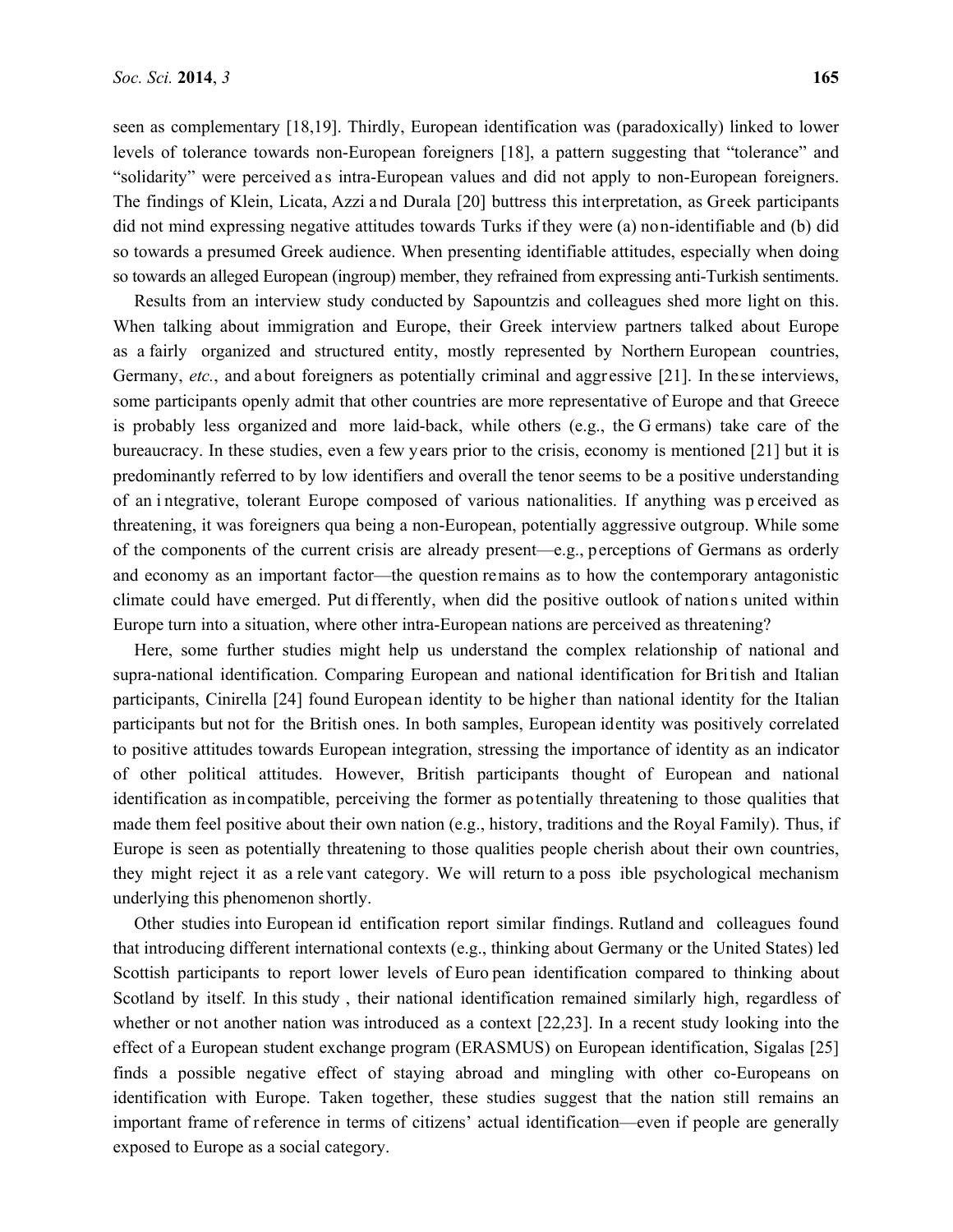While the aforementioned studies help to illustrate self-categorization as European and European identity, they were not condu cted in order to address the recent problems of (re)nationalisation but rather as studies into more general identification processes. Hence, if we want t o understand how current international relations within Europe are linked to a higher emphasis on national categories and a stronger rejection of European ideals, we need to revisit some theoretical fundaments first.

According to Self-Categorization Theory (SCT, [12]), ingroups and outgroups are only comparable with reference to a common superordinate group that includes both the in- and the outgroup. The superordinate group provides the dimensions for intergroup comparisons: its prototype is the positive standard against which the inclusive subgroups are compared. Thus, the superordinate identity provides the relevant dimensions for comparison, resulting in a fundamental assumption of self-categorization theory [12] that one's own group is evaluated relatively more positively the more it resembles the prototype of the superordinate, inclusive group. Bearing in mind the increasing level of globalization in terms of exchange and connectedness across the globe, the ongoing (re)nationalization appears all the more puzzling. Certainly, on a global scale, a European identity would be relatively more positive to Europeans in comparison to other continents. Even if one takes into account the ongoing crisis, the overall economic and social situation is still better compared to large parts of the world. Looking at the Human Development Index [26], the European Union countries with the lowest scores match the countries with the highest scores in both Africa and Asia. So, by and large, Europe would still seem to be a fairly positive category to identify with. This perspective, however, misses a crucial point. The mere existence of a higher order ca tegory is not in itself a sufficient cause for higher identification, even if said category is made salient (e.g., through pro-European campaigns and legislation) and could be seen as relatively positive (as argued above). In order to be accepted as a social identity, people (a) need to know what constitutes the group, put differently "What it means to be a European" and (b) they need to perceive this particular membership as personally relevant, meaningful and appealing. As we will argue in the following section, the current turn towards nationalism can be understood to result from the different ways the respective nations establish the idea of "being European"; this diversity makes "being European" less appealing compared to their own national identity.

# **3. Nations within Europe—An Ingroup Projection Perspective**

We have thus far presented theoretical approaches focusing on conflict (and sometimes cooperation) between at least two nations. However, intergroup relations—and relations between nations in particular—do not occur in a social vacuum. SCT [12] already posits that intergroup behavior always emerges in relation to a superordinate category. Therefore, when Germans and Greeks interact, they probably do so within the frame of being European (or with reg ard to an other, temporarily relevant superordinate category, e.g., a UN meeting). Taking a step back, it is helpful to understand that according to SCT [12], individuals such as citizens of countries categorize themselves in order to structure and give meaning to their surrounding world. As such, individuals can perceive themselves as members of various s ocial categories. For example, an individual could see him - or herself as a member of a town, local region, federal state, nation state, continent, or, on the highest level of ab straction, as a human being. According to SCT, this self-categorization results in accentuation of similarities between group members within one's social category (e.g., focusing on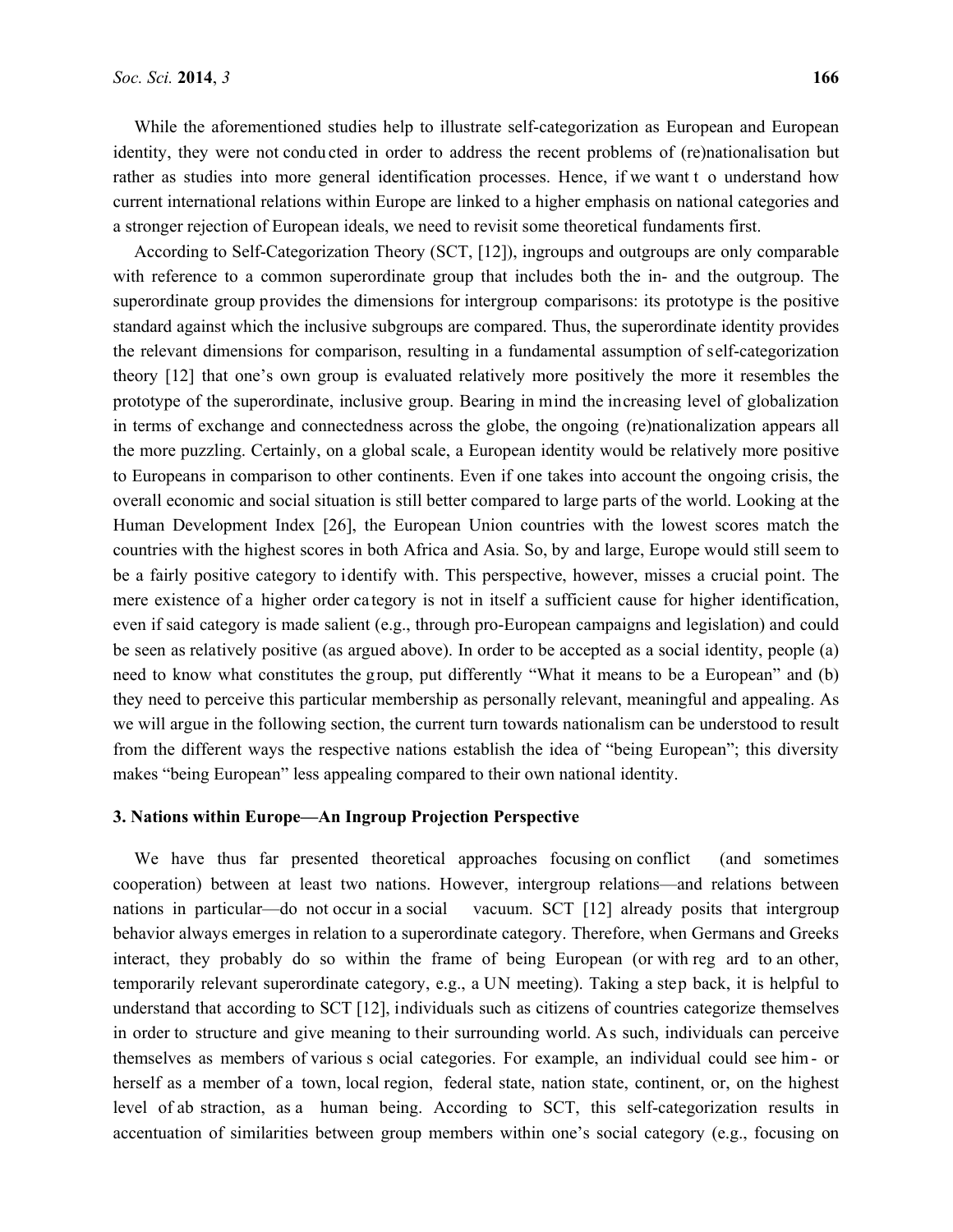things all Germans [supposedly] have in c ommon), and an accentuation of differences with those individuals belonging to other social categories (e.g., stressing the differences between Greece and Germany or neglecting existing commonalities).

So, an individual perceiving him- or herself as German can, *at the same time*, perceive him- or herself as European or hu man. These higher order social ca tegories, according to SCT, provi de a background for comparisons between the respective lower level social categories. Here, Europe as the superordinate group provides th e dimensions for intergroup co mparisons: its pro totype (*i.e.*, a prototypical European) is the positive standard against which the inclusive subgroups, such as Germans or Greeks, are co mpared. A pro totype here is defin ed as "the ideal-type member of a category that best represents its identity in a given context and frame of reference" ([27], p. 335). To provide an example, if people working in a local bistro tried to compare themselves to a fast-food chain, they might do so against th e background of the superordinate category of "businesses in the catering industry", quite plausibly assuming that an ordinary three-star restaurant is the best prototype for catering businesses. Since a superordinate social category is by definition an ingroup—though on a higher abstraction level—it will usually also be evaluated positively so that its prototype reflects a positive comparison standard. Thus, the s uperordinate identity provides the relevant dimensions for comparison, resulting in a funda mental assumption of SCT [12] that one's o wn group is evaluated relatively more positively the more it resembles the prototype of the superordinate, inclusive group. Returning to our example of a local bistro, the respective relevant dimensions of comparison derived from a "three star restaurant" prototype might include a specialized menu (e.g., Italian), quality of produce and personal service. Drawing on these di mensions, assuming a bistro is more likely to meet them than a fast-food franchise, our bistro s taff would indeed eval uate themselves positively in contrast to the fast food re staurant, even though the latter might be better off with regards to other dimensions such as revenue.

For the superordinate category Europe with its nations being lower level categories, it means that Germans and Greeks are likely to compare themselves in terms of their shared identity as Europeans. They will compare themselves on relevant dimensions that define and describe Europeans. Their evaluation of their own and the other nation (and members) will be based on the degree to which each nation represents the ideal or "prototypical" European [27]. Thus, the more Germans (or members of any nation within Europe) believe they would be prototypical for Europeans in g eneral, the more positively they will evaluate their own group. This begs the questio n, how people know what a prototypical European looks like?

The ingroup projection model (IPM, [28]) has been developed to take these prototypicality processes into account. Based on social identity theory's (SIT) basic te nets that group members generally prefer their own social category (e.g., their nation) to be relatively positively valued, the IPM predicts that ingroup members project their own group's ch aracteristics onto the superordinate category prototype. As a consequence of this pr ojection process, group members perceive their own group as closer to the superordinate prototype than they perceive members from other groups to be. This higher relative prototypicality leads to the view that "the prototypical subgroup is more normative and positively distinct, while the less prototy pical group is more deviant and deserving of lower status" ([29], p. 386). Consequently, relative prototypicality of the superordin ate group causes outgroup derogation [27]. This projection process, however, is su bject to the valence of the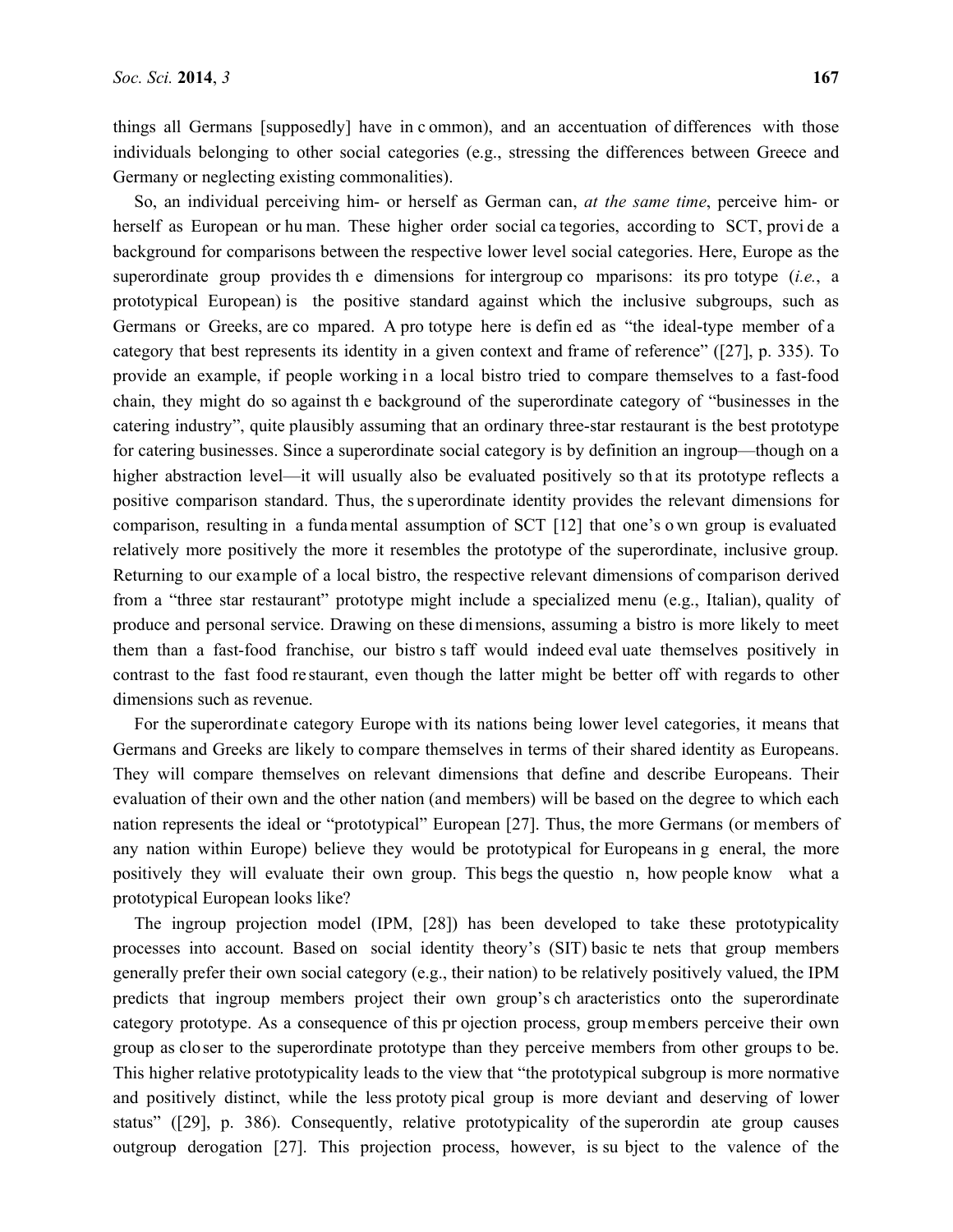superordinate group. Only when a nation perceives the superordinate group as generally positive, is relative prototypicality related to negative outgroup evaluations [30]. However, when the superordinate group is negatively valued (e.g., when Greeks see Europe as rather negative), ingroup members are likely to engage in opposite projection behaviours, namely, distancing themselves from the superordinate group prototype [27].

To exemplify further, imagine Germans or French who project their own countries' characteristics (whatever these may be) onto the superordinate European prototype—consequently, they would perceive their own country as more prototypically European than they would perceive citizens of other countries (e.g., Portugu ese, Latvians). Knowing that the French or the Ger mans were more prototypical for Europe would make them a normative standard, resulting in the view that other countries such as Portugal or Greece would deviate from this standard and thus legitimize their lower status (e.g., economy-wise) in E urope. These findings proved to be very robust, with ingroup projection being shown with explicit attribute ratings ([27], for a review), visual scales [31], reaction time measures [32] and even with regard to facial attributes (for example, Germans perceived a German-looking person as more European than a Portuguese-looking person, and *vice versa*, [31]). Overall, the ingroup projection model neatly depicts the processes among Europe's group members, and explains *why* negative sentiments between certain nations emerge.

#### **4. Towards Solidarity**

We have presented a th eoretical explanation of the processes that predict negative sentiments of citizens of European countries towards citizens from other European countries. While this theoretical account may convey a rather bleak outlook on the current Euro crisis and the loss of solidarity between European citizens, we think there is also reason for optimism. Research in the tradition of SIT has focused on the processes t hat can help improve intergroup relations and ameliorate attitudes towards people from other groups. Whi le an e xhaustive review of these inter vention strategies (e.g., decategorization [33]) is outside of the scope of this paper, we will instead suggest strategies directly linked to the IPM and its predictions of intergroup behavior.

As elaborated above, one tenet of the IPM is that the more prototypical individuals perceive their own group a s a su perordinate category, the more negative their respon ses are towards members of other groups who share the same superordinate category. Thus if the perceptions of prototypicality can be altered (and in p articular, lessened), attitudes relating to these prototypicality perceptions should also change. As Mummendey and Wenzel [28] proposed, effective ways towards tolerance should be those that elicit a representation of the superordinate category or i ts prototype which hin ders perceptions of prototypicality. As a means to redu ce intergroup hostility and i mprove intergroup relations, the model proposes that the manipulation of the inclusive superordinate group tow ards a complex representation (*i.e.*, a representation that entails multiple prototypes) alters projec tion processes and thereby improves intergroup attitudes [27]. For example, in a stud y by Waldzus and colleagues [34], participants were asked to think about the "diversity of Europe" in order to induce a complex representation of Europe. As a result, prototypicality was reduced, and i ntergroup attitudes became more positive. An alternative, and more recent, suggestion has been proposed by Berthold and colleagues [35]. These authors showed that perspective taking (*i.e.*, taking and feeling the perspective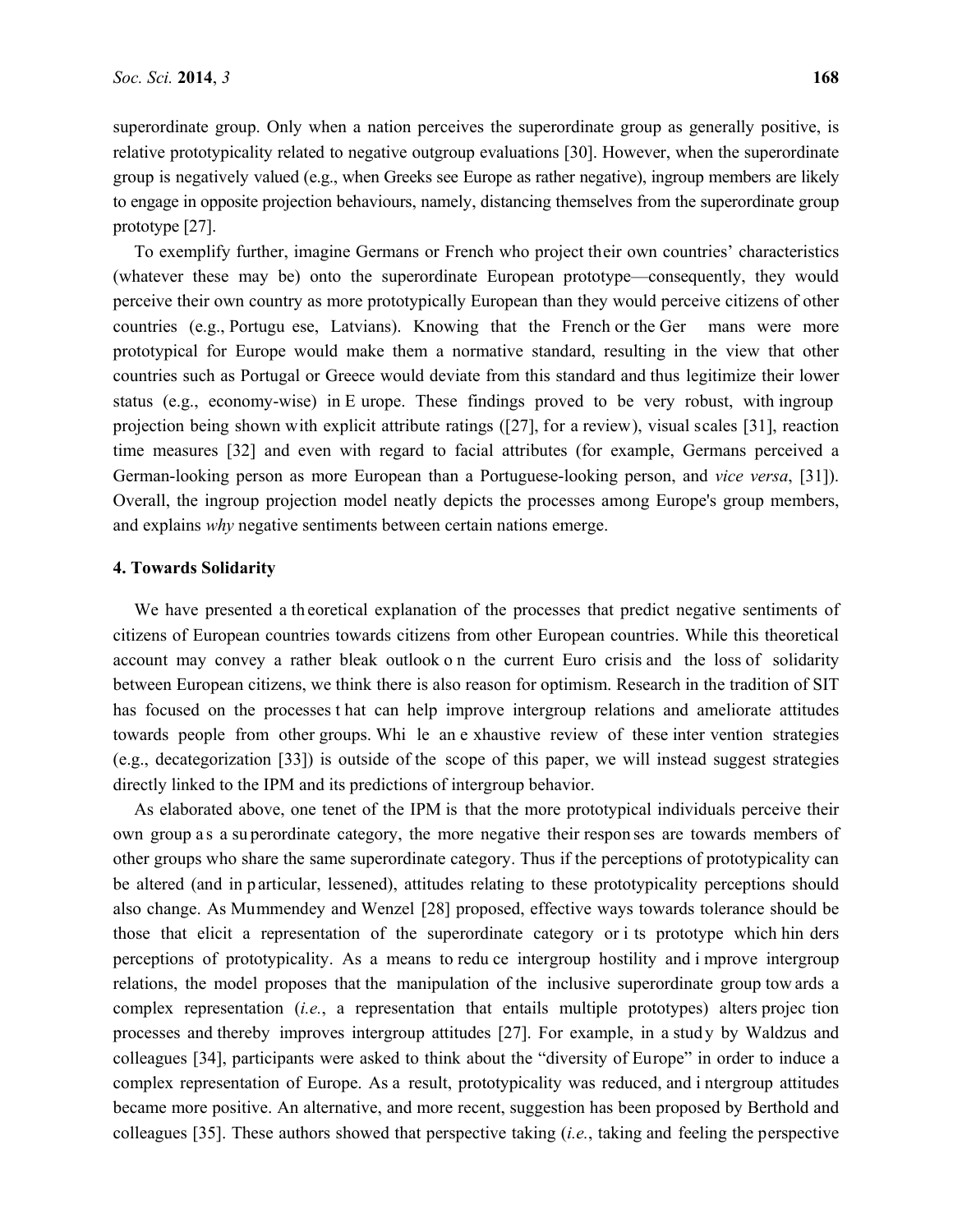of an outgroup member) reduced relative prototypicality of the ingroup, and thereby negative attitudes. How far such an intervention could be implemented across different countries remains to be tested in future research.

#### **5. Conclusions**

The Eurozone crisis remains a challenge for its citizens—economically, socially, and psychologically. Besides the structural problems inherent in a unified Europe, there are psychological boundaries that can hinder the idea of an inclusive European identity. In this article, we have shown that the Eurozone crisis is accompanied by citizens' increasingly negative views of othe r nations within Europe nationalism and a lack of solidarity seem to be consequences of the economic disparities. As we have argued, intergroup conflict can be a direct result of economic disparities and interdependencies that are abundant within Europe at this time in history. Also, we have shown that the representation of Europe and its n ation states plays a crucial role in un derstanding prejudice and conflict between Europe's nations. The more typical a nation perceives itself to be for Europe, the more likely its members' responses are to be derogative towards other countries' citizens. This fundamental effect requires strategies to alter such conflict-breeding representations.

One way to improve relations between Europe's nation states thus lies in the representation of the superordinate category Europe. How can we manage to defin e a European identity that includes various prototypes instead of only one? This is an intriguing path which future research should follow in order to overcome hostility—in Europe and elsewhere.

#### **Acknowledgement**

We thank Gemma l. L. Reynwood for proof-reading the article.

# **Author Contributions**

Both authors contributed equally to the writing of the paper and wrote all parts in close cooperation. Gerhard Reese focused primarily on the ingroup projection analysis, solidarity and SIT background of the paper while Oliver Lauenstein focused on the European and national identification and resource conflict parts of the article. Introduction and conclusion were written in concert.

# **Conflicts of Interest**

The authors declare no conflict of interest.

## **References**

- 1. Traynor, Ian. "Switzerland backs immigration quotas by slim margin." *The Guardian*, 10 February 2014. http://www.theguardian.com/world/2014/feb/09/swiss-referendum-immigration-quotas.
- 2. Fox, Benjamin. "Greece hoping for peaceful launch of EU presidency." *EUobserver*, 8 January 2014. http://euobserver.com/news/122654.
- 3. Bartlett, Jamie, and Jonathan Birdwell. "Populism poses a real threat to th e mainstream." Available online: http://www.demos.co.uk/projects/thefarrightineurope (accessed on 5 March 2014).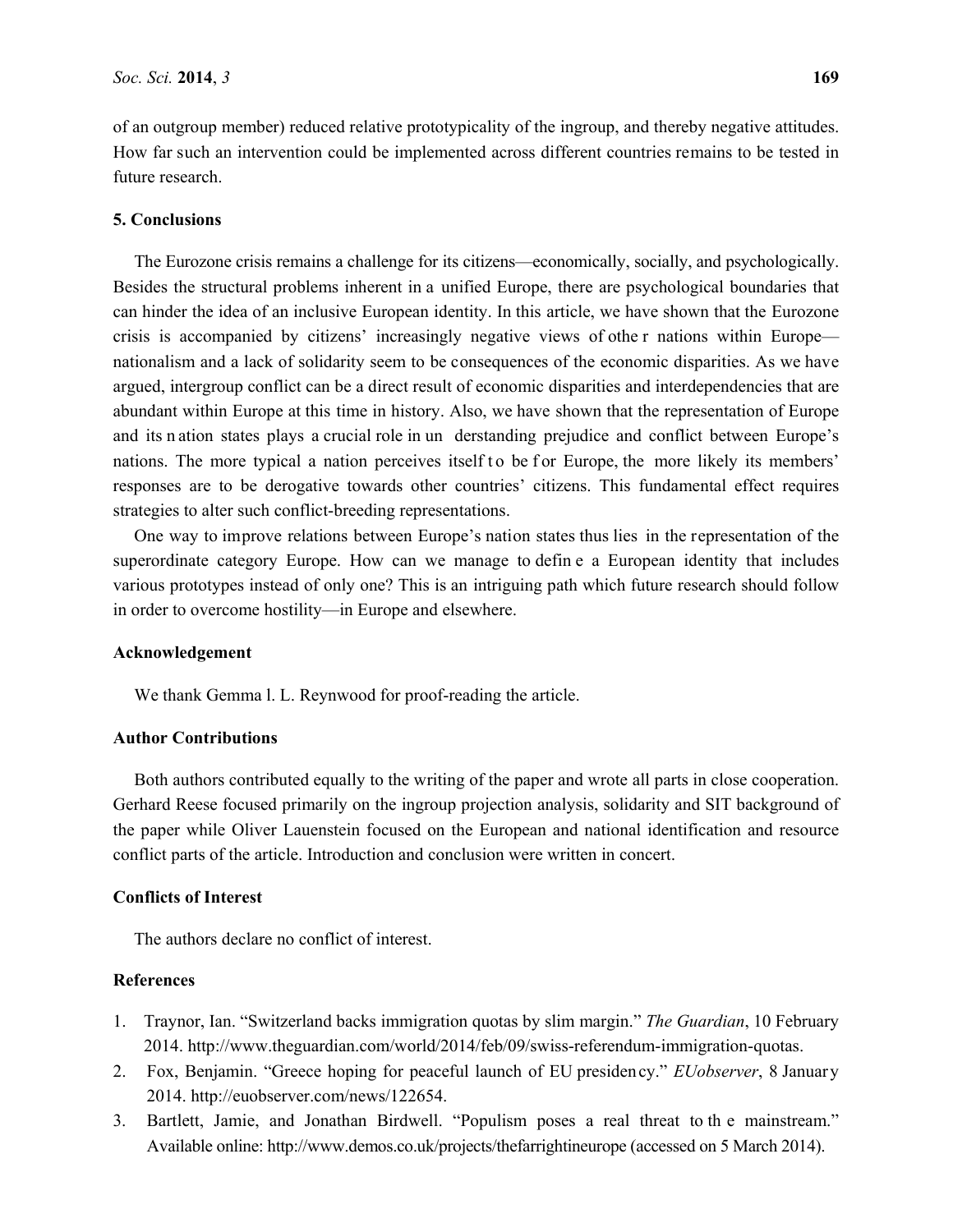- 4. "The new Sick Man of Europe th e European Union." *Pew Research Centre*, 13 May 2013. http://www.pewglobal.org/2013/05/13/the-new-sick-man-of-europe-the-european-union/.
- 5. "European unity on the rocks. Greeks and Germans at Polar Opposites." *Pew Research Centre*, 29 May 2012. http://www.pewglobal.org/2012/05/29/european-unity-on-the-rocks/.
- 6. Brosnan, Sarah F., and Frans B.M. de Waal. "Monkey s reject unequal pay." *Nature* 425 (2003): 297–99*.*
- 7. Schaefer, Richard T. *Racial and Ethnic Groups*. London, UK: Pearson Education, 2008.
- 8. Runciman, Walter. G. *Relative Deprivation and Social Justice: A Stu dy of A ttitudes to Social Inequality in Twentieth-Century England.* Berkeley, CA: University of California Press. 1966.
- 9. Sherif, Muzafer, O. J. H arvey, B. Jack White, William R. Hood, and Carolyn W. Sherif. *Intergroup Conflict and Cooperation: The Robb ers Cave Experiment*. Norman, OK: University Book Exchange, 1961.
- 10. Billig, Michael. *Banal Nationalism*. London: Sage Publications, 1995.
- 11. Tajfel, Henri, and John C. Turner. "An integrative theory of intergroup conflict." In *The social Psychology of Intergroup Relations.* Edited by William G. Austin and Stephen Worchel. Monterey, CA: Brooks/Cole, 1979.
- 12. Turner, John C., Michael A. Hogg, Penelope J. Oakes, Stephen D. Reich er, and Margaret S. Wetherell. *Rediscovering the Social Group: A Self-Categorization Theory*. Oxford: Blackwell, 1987.
- 13. Sapountzis, Antonis. "Towards a critical social psychological account of national sentiments: Patriotism and nationalism revisited." *Social and Personality Psychology Compass* 2, no. 1 (2008): 34–50.
- 14. Emerson, Rupert. *From Empire to Nation*. Cambridge: Harvard University Press, 1960.
- 15. Esses, Victoria, Ulrich Wagner, Carina Wolf, Mathias Preiser, and Christopher J. Wilbur. "Perceptions of national identity and attitudes toward immigrants and immigration in Canada and Germany." *International Journal of Intercultural Relations* 30 (2006): 653–69.
- 16. Yogeeswaran, Kumar, Nilanjana Dasgupta, and Cristian Gomez. "A new American dilemma? The effect of ethnic identification and public service on the national inclusion of ethnic minorities." *European Journal of Social Psychology* 42 (2012): 691–705.
- 17. Huddy, Leonie, and Nadia Khatib. "American patriotism, national id entity, and political involvement." *American Journal of Political Science* 51, no. 1 (2007): 63–77.
- 18. Licata, Laurent, and Olivier Klein. "Does European citizenship breed xenophobia? European identification as a predictor of int olerance towards immigrants." *Journal of Community and Applied Social Psychology* 12 (2002): 1–15.
- 19. Licata, Laurent. "Representing the future of the European Union: Consequences on national and European identifications." *Papers on Social Representation* 12 (2003): 5.1–5.22.
- 20. Klein, Olivier, Laurent Licata, Assaas E. A zzi, and Ioanna D urala. "How European am I?" Prejudice Expression and the Presentation of Social Identity. *Self and Identity* 2 (2003): 251–64.
- 21. Sapountzis, Antonis., Lia F iggou, Pavlos P antazis, Giorgos La skaridis, Dimitra Papastavrou, Nikos Bozatzis, and Antonis Gardikitios. "Immigration and European Inte gration in Greece: Greek National Identity and th e 'Other Wi thin'." *Westminster Papers in Comm unication and Culture* 3 (2006): 27–47.